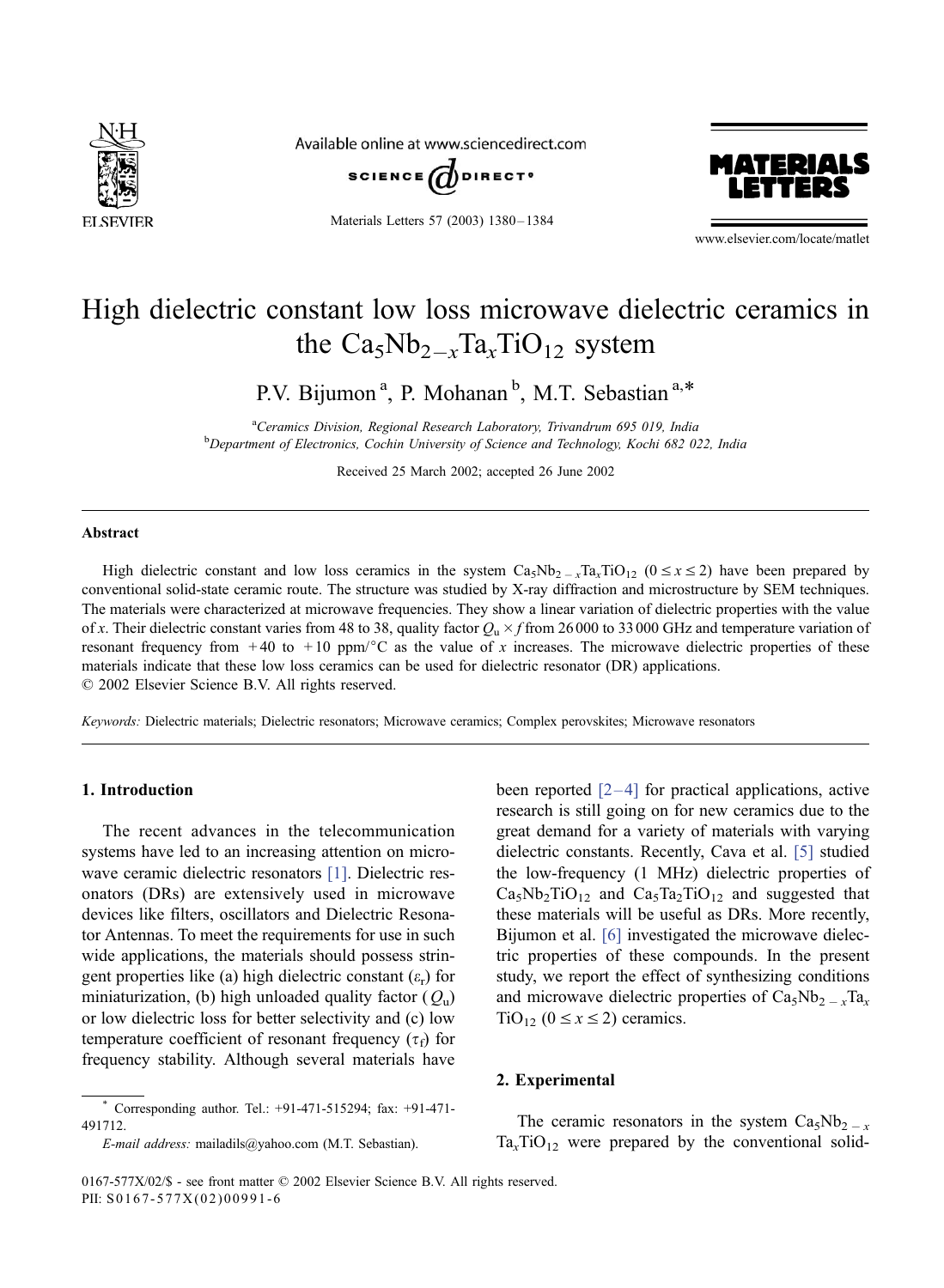<span id="page-1-0"></span>

Fig. 1. X-ray diffraction patterns of (a)  $Ca<sub>5</sub>Nb<sub>2</sub>TiO<sub>12</sub>$  and (b)  $Ca<sub>5</sub>Ta<sub>2</sub>TiO<sub>12</sub>$  ceramics.

state ceramic route. High purity ( $>99\%$ ) CaCO<sub>3</sub>, TiO<sub>2</sub> (Aldrich) and Ta<sub>2</sub>O<sub>5</sub>, Nb<sub>2</sub>O<sub>5</sub> (NFC, India) were used as the starting materials. Stoichiometric amounts of the powders were weighed and ball milled using zirconia balls in plastic containers.  $Ca<sub>5</sub>Nb<sub>2-x</sub>Ta<sub>x</sub>$ TiO<sub>12</sub> ( $0 \le x \le 2$ ) was calcined in the range 1200– 1400  $\degree$ C for 4 h. The calcined powders were ground well and mixed with 5 wt.% solution of PVA as the binder. The powders were then uniaxially pressed into cylindrical disks with 14 mm diameter and 7 mm height under a pressure of 250 MPa. The samples were fired at 600  $\degree$ C for 1 h to remove the organic binder and then sintered in the range  $1500 - 1650$  °C for different durations. The sintered samples were well



Fig. 2. Variation of dielectric properties of  $Ca<sub>5</sub>Nb<sub>2</sub>TiO<sub>12</sub>$  ceramics with calcination temperature.



Fig. 3. Variation of density of  $Ca<sub>5</sub>Nb<sub>2</sub>TiO<sub>12</sub>$  and  $Ca<sub>5</sub>Ta<sub>2</sub>TiO<sub>12</sub>$ ceramics with sintering temperature.

polished and their bulk density was calculated by Archimedes method. The crystal structure and phase purity of the samples were studied by X-ray diffraction techniques. The surface morphology of the samples was examined by SEM.

The microwave dielectric properties such as dielectric constant and unloaded quality factor were measured by using an HP8510C Vector Network Analyzer attached with a sweep oscillator and reflection transmission test unit. The quality factor was measured by cavity method [\[7\].](#page-4-0) For the present samples, resonance occurred between 3 and 5 GHz. The dielectric constant was calculated by using  $TE<sub>011</sub>$  resonant mode of the samples keeping it under the end-shorted position by Hakki and Coleman [\[8\]](#page-4-0) method and later modified by Courtney [\[9\].](#page-4-0) The temperature coefficient of res-



Fig. 4. Variation of dielectric properties of  $Ca<sub>5</sub>Nb<sub>2</sub>TiO<sub>12</sub>$  ceramics with sintering duration.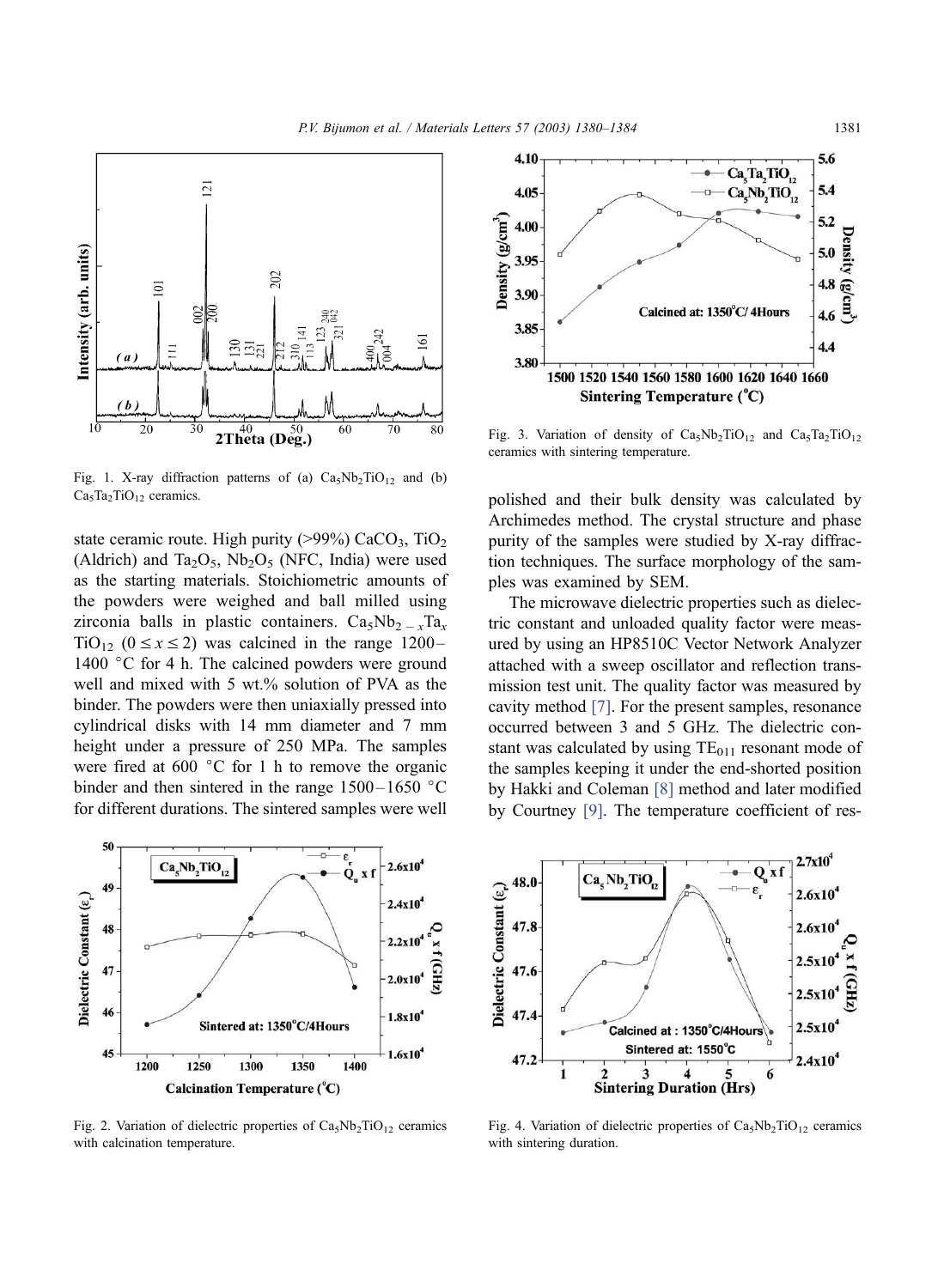<span id="page-2-0"></span>

Fig. 5. Variation of dielectric properties of  $Ca<sub>5</sub>Ta<sub>2</sub>TiO<sub>12</sub>$  ceramics with sintering duration.



Fig. 6. Typical SEM photographs of (a)  $Ca<sub>5</sub>Nb<sub>2</sub>TiO<sub>12</sub>$  and (b)  $Ca<sub>5</sub>Ta<sub>2</sub>TiO<sub>12</sub>$  microwave ceramics.



Fig. 7. Variation of density and  $\varepsilon_r$  of Ca<sub>5</sub>Nb<sub>2</sub> =  $_xTa_xTiO_{12}$  ceramics with  $x$ .

onant frequency was measured by noting the variation of  $TE_{011}$  resonance mode in the temperature range  $25 - 70$  °C.

### 3. Results and discussion

The system  $Ca<sub>5</sub>A<sub>2</sub>TiO<sub>12</sub>$  (A = Nb, Ta) belongs to the complex perovskite family and can be conveniently written as  $Ca(Ca_{1/4}A_{1/2}Ti_{1/4})O_3$ . Here the perovskite Asite is occupied by the large atom Ca and Ca, Ti and Nb/ Ta occupy B site with 1:2:1 ordering. The X-ray diffraction pattern for both the materials look similar with a slight shift in the position of peaks [\(Fig. 1\).](#page-1-0) The unit cell has orthorhombic symmetry [\[10,11\].](#page-4-0) The microwave dielectric properties of the system strongly



Fig. 8. Variation of  $\tau_f$  and  $Q_u \times f$  of  $Ca_5Nb_{2-x}Ta_xTiO_{12}$  ceramics with x.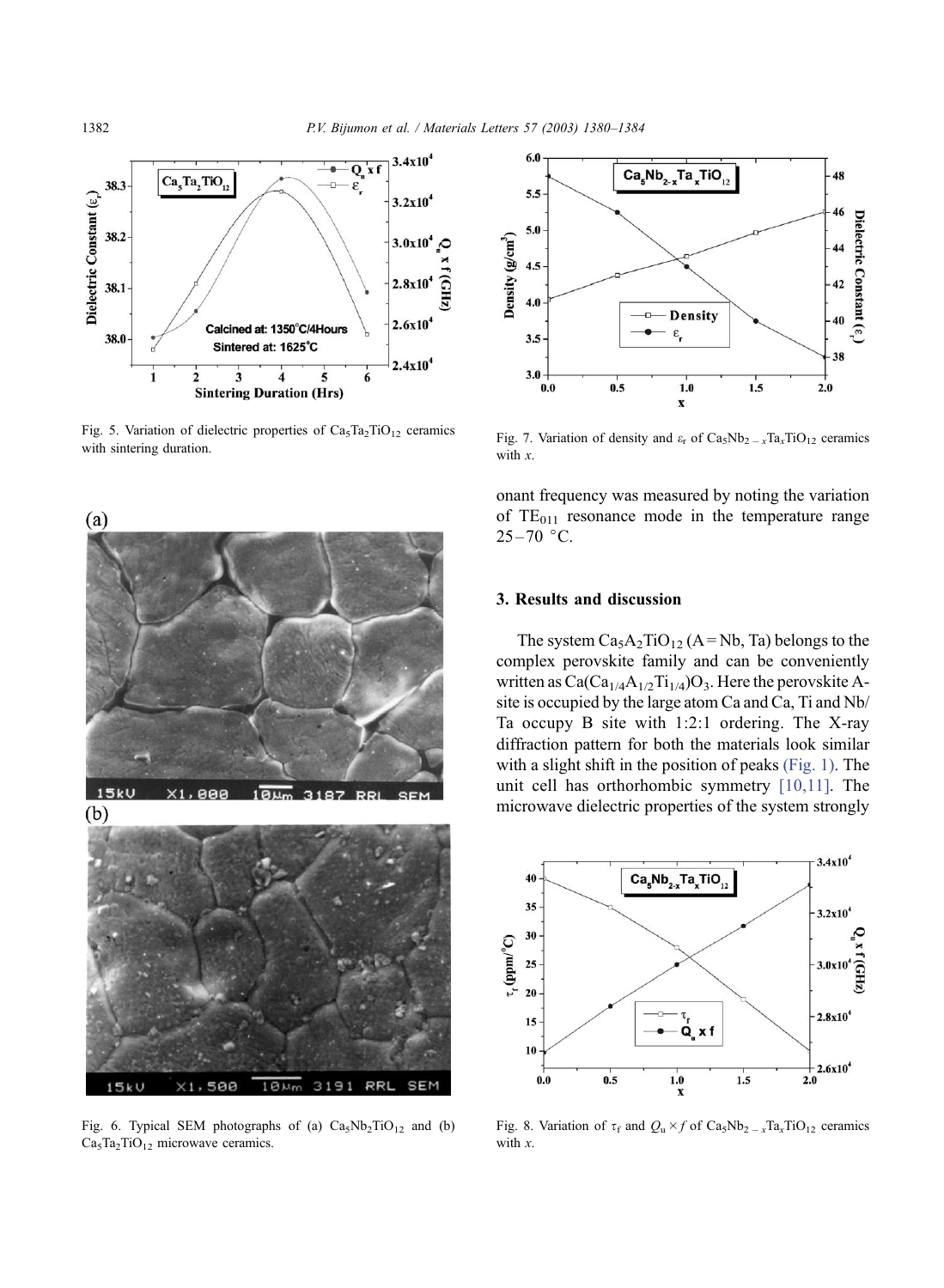| x   | Material                              | Sintering<br>temperature $(^{\circ}C)$ | Bulk density<br>$(g/cm^3)$ | Dielectric<br>constant $\varepsilon_r$ | $Q_{\rm u} \times f$<br>(GHz) | $\tau_{\rm f}$<br>(ppm/°C) |
|-----|---------------------------------------|----------------------------------------|----------------------------|----------------------------------------|-------------------------------|----------------------------|
| 0.0 | $Ca5Nb2TiO12$                         | 1550                                   | 4.05                       | 48                                     | 26600                         | $+40$                      |
| 0.5 | $Ca5Nb1$ , $Ta0$ , $TiO12$            | 1560                                   | 4.38                       | 46                                     | 28400                         | $+35$                      |
| 1.0 | Ca <sub>5</sub> NbTaTiO <sub>12</sub> | 1580                                   | 4.64                       | 43                                     | 30000                         | $+28$                      |
| 1.5 | $Ca5Nb0.5Ta1.5TiO12$                  | 1600                                   | 4.97                       | 40                                     | 31500                         | $+19$                      |
| 2.0 | $Ca5Ta2TiO12$                         | 1575                                   | 5.26                       | 38                                     | 33100                         | $+10$                      |

<span id="page-3-0"></span>Table 1 Density and microwave dielectric properties of  $Ca<sub>5</sub>Nb<sub>2-x</sub>Ta<sub>x</sub>TiO<sub>12</sub>$  ceramics

depend on the synthesizing conditions. We optimized the calcination temperature, sintering temperature and their durations for  $Ca<sub>5</sub>Nb<sub>2</sub>TiO<sub>12</sub>$  and  $Ca<sub>5</sub>Ta<sub>2</sub>TiO<sub>12</sub>$  materials. The best density and dielectric properties of  $Ca<sub>5</sub>Nb<sub>2</sub>TiO<sub>12</sub>$  ceramics are at a calcination temperature of 1350  $\degree$ C/4 h and sintering temperature of 1550  $\degree$ C/4 h. In the case of  $Ca<sub>5</sub>Ta<sub>2</sub>TiO<sub>12</sub>$  ceramics, the calcination temperature is the same as that of the niobates but the sintering temperature is  $1625 \degree C/4$  h. The dependence of density and dielectric properties on the synthesizing conditions are depicted in Figs.  $2-5$ . Both these materials were sintered to more than 96% of their theoretical density. The sintered samples were thermally etched and the microstructures examined under SEM. No secondary phases can be observed [\(Fig. 6\).](#page-2-0) The grains are of relatively large size up to  $20 \mu m$ .

Under optimum preparation conditions,  $Ca<sub>5</sub>Nb<sub>2</sub>$ TiO<sub>12</sub> has an  $\varepsilon_r$  of 48,  $Q_u \times f > 26000$  GHz and  $\tau_f =$ +40 ppm/°C and Ca<sub>5</sub>Ta<sub>2</sub>TiO<sub>12</sub> has  $\varepsilon_r = 38$ ,  $Q_u \times$  $f > 33000$  GHz and  $\tau_f = +10$  ppm/°C. The Ca<sub>5</sub>Nb<sub>2</sub> - x  $Ta_x TiO_{12}$  [ $0 \le x \le 2$ ] shows intermediate dielectric properties between the end members  $Ca<sub>5</sub>Nb<sub>2</sub>TiO<sub>12</sub>$ and  $Ca<sub>5</sub>Ta<sub>2</sub>TiO<sub>12</sub>$ . Since the ionic radii [\[12\]](#page-4-0) and charge are the same for both Nb and Ta ions, the  $Ca<sub>5</sub>Nb<sub>2-x</sub>$  $Ta<sub>x</sub>TiO<sub>12</sub>$  forms a complete solid solution for all values of  $x$  with the properties changing linearly with  $x$ . Hence, the crystal symmetry was similar for all compositions with the orthorhombic structure like that of  $Ca<sub>5</sub>Nb<sub>2</sub>TiO<sub>12</sub>$  and  $Ca<sub>5</sub>Ta<sub>2</sub>TiO<sub>12</sub>$ . Density and microwave dielectric properties are varying linearly between the title compounds for  $x = 0$  to  $x = 2$ . Density increased with the amount of tantalum and can be attributed to the high molecular weight of Ta compared with Nb. Dielectric constant and  $\tau_f$  was decreasing as x increases and the unloaded quality factor was increasing with the value of x (see [Figs. 7 and 8\)](#page-2-0). This variation can be attributed to the change in ionic polarizability and cell

volume. The density and microwave dielectric properties of  $Ca_5Nb_2 = xTa_xTiO_{12}$  ceramics for different values of  $x$  are given in Table 1.

## 4. Conclusion

The Ca<sub>5</sub>Nb<sub>2</sub>  $\frac{1}{x}$ Ta<sub>x</sub>TiO<sub>12</sub> (0  $\leq$  x  $\leq$  2) has been prepared as single-phase materials by the conventional solid-state ceramic route. The effect of synthesizing conditions on the microwave dielectric properties has been studied. Under optimum preparation conditions,  $Ca<sub>5</sub>Nb<sub>2</sub>TiO<sub>12</sub>$  has  $\varepsilon_{\rm r} = 48$ ,  $Q_{\rm u} \times f > 26000$  GHz and  $\tau_f$ =+40 ppm/°C. The Ca<sub>5</sub>Ta<sub>2</sub>TiO<sub>12</sub> has  $\varepsilon_r$ =38, Q<sub>u</sub>  $\times$  $f > 33000$  GHz and  $\tau_f = +10$  ppm/ $\degree$ C. In the Ca<sub>5</sub>Nb<sub>2</sub> - x  $Ta_x TiO_{12}$  [ $0 \le x \le 2$ ] system, the density and dielectric properties shows a linear variation between that of the end members for all compositions.

#### Acknowledgements

The authors are grateful to the Department of Science and Technology (DST), New Delhi for financial assistance.

#### **References**

- [1] K. Wakino, T. Nishikawa, Y. Ishikawa, H. Tamura, Br. Ceram., Trans. J. 89 (1990) 39.
- [2] W. Wersing, in: B.C.H. Steele (Ed.), Electronic Ceramics, Elsevier, Amsterdam, 1991, p. 67.
- [3] R. Ratheesh, H. Sreemoolanadhan, M.T. Sebastian, P. Mohanan, Ferroelectrics 211 (1998) 1.
- [4] H. Sreemoolanadhan, M.T. Sebastian, P. Mohanan, Br. Ceram., Trans. J. 95 (1996) 79.
- [5] R.J. Cava, J.J. Krajewski, R.S. Roth, Mater. Res. Bull. 34 (3) (1999) 355.